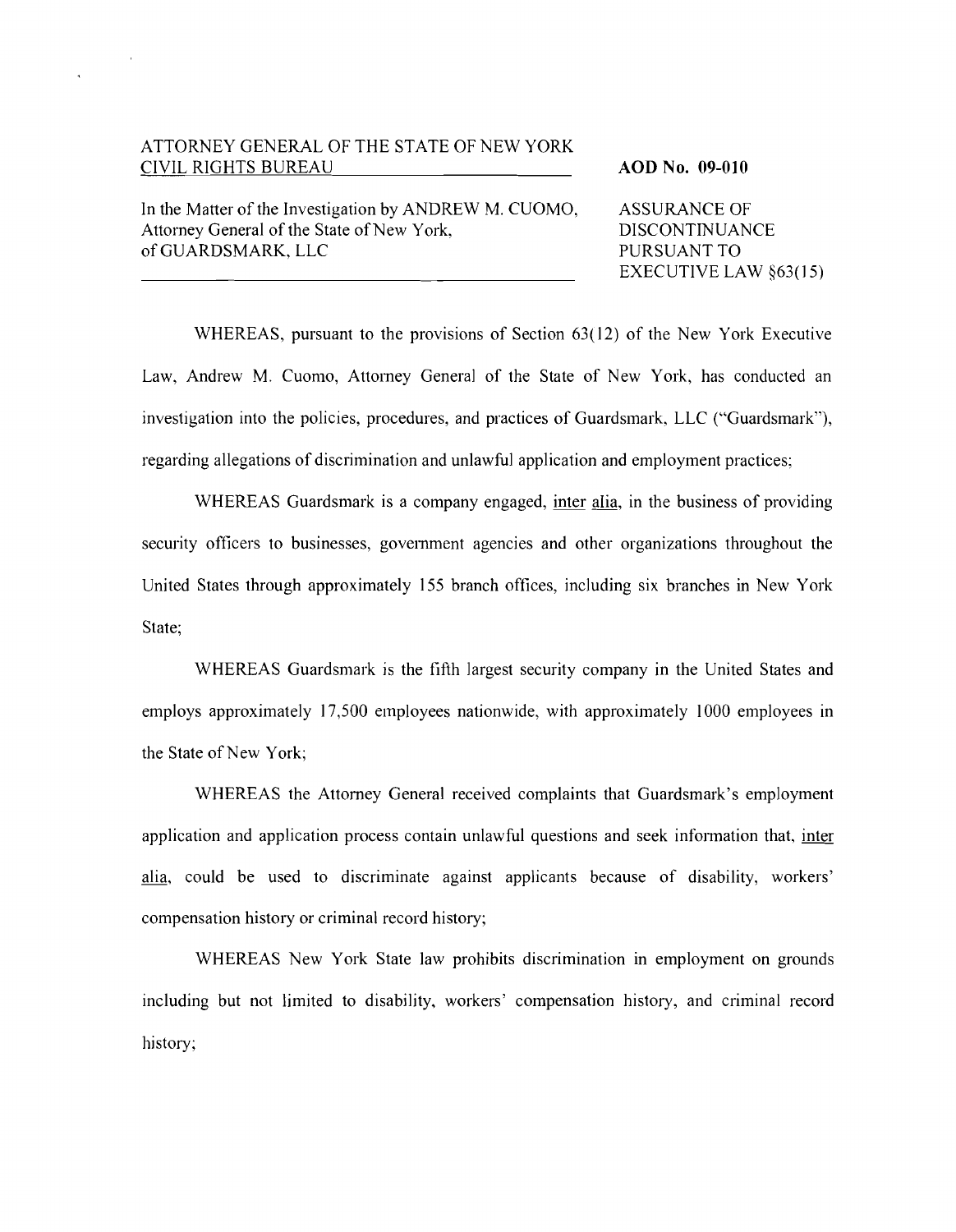WHEREAS New York State Executive Law §63(12) prohibits repeated or persistent fraudulent or illegal acts in the transaction of business;

 $\ddot{\phantom{a}}$ 

WHEREAS, the parties herein desire to obviate further investigation or potential litigation, and it is expressly understood, with respect to the investigation of the Office of the Attomey General ("OAG"), that this is a compromise settlement entered into solely for the purposes of avoiding the expense and inconvenience of further investigation and in lieu of commencing a judicial proceeding pursuant to Executive Law §63( 12);

IT NOW APPEARING THAT Guardsmark desires to settle and resolve the investigation without admitting or denying the OAG's findings, the OAG and Guardsmark, in consideration of the covenants and understandings set forth herein and intending to be legally bound thereby, hereby enter into this Assurance of Discontinuance pursuant to Executive Law §63(15) and agree as follows:

#### **PART ONE: DEFINITIONS**

- 1.1 "And" and "or" shall be construed conjunctively or disjunctively as necessary to make the meaning inclusive rather than exclusive.
- 1.2 "Applicant" means any person applying or considered for employment as a security officer by Guardsmark within the State of New York.
- 1.3 "Assignment" means a job opening with a specific location, shift, and salary.
- 1.4 "Assurance" means this Assurance of Discontinuance.
- 1.5 "Conceming" means relating to, refening to, describing, evidencing, regarding, reflecting or constituting.
- 1.6 "Conditional employee" means an applicant to whom Guardsmark has made a conditional offer of employment.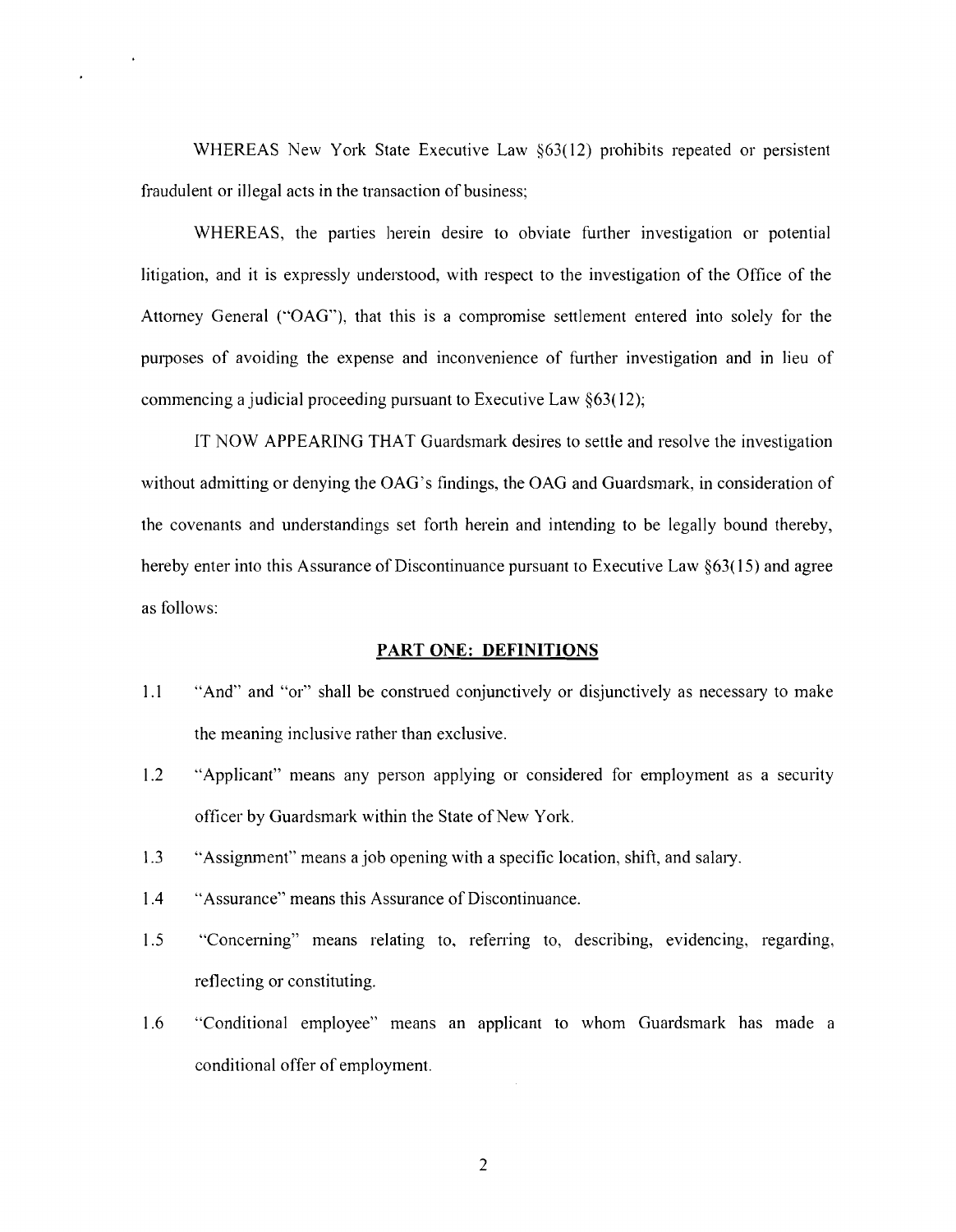- 1.7 "Conditional offer" means a bona fide conditional offer of employment extended to an applicant for a security officer position within the State of New York, such that Guardsmark is obligated to hire such person contingent only upon the subsequent occunence, or satisfaction by the applicant, of the conditions set forth in the paragraphs of this Assurance applying to a conditional offer, which shall only be provided by Guardsmark based upon a reasonable expectation of the conditional employee's placement in an assignment as soon as possible, normally within 10-14 days.
- 1.8 "Criminal record history" means all infonnation relating to non-pending alTests and dispositions thereof.
- 1.9 "Convictions of crimes" means felony and misdemeanor convictions but not violations, traffic infractions, youthful offender adjudications, adjoumments in contemplation of dismissals, dismissals, or sealed convictions.
- 1.10 "Decisions" means all decisions made about and actions taken with respect to applicants for employment as security officers by Guardsmark within the State of New York and conditional employees and security officers employed by Guardsmark within the State of New York, including consideration and selection of applicants for hiring; making conditional offers of employment; assignments; evaluations for assignment, including medical, psychological and polygraph examinations; and obtaining and using information about applicants, conditional employees and employees.
- 1.11 "Disqualify" and "disqualification" means a determination by Guardsmark that the applicant or conditional employee cannot work as a security officer, with or without a reasonable accommodation.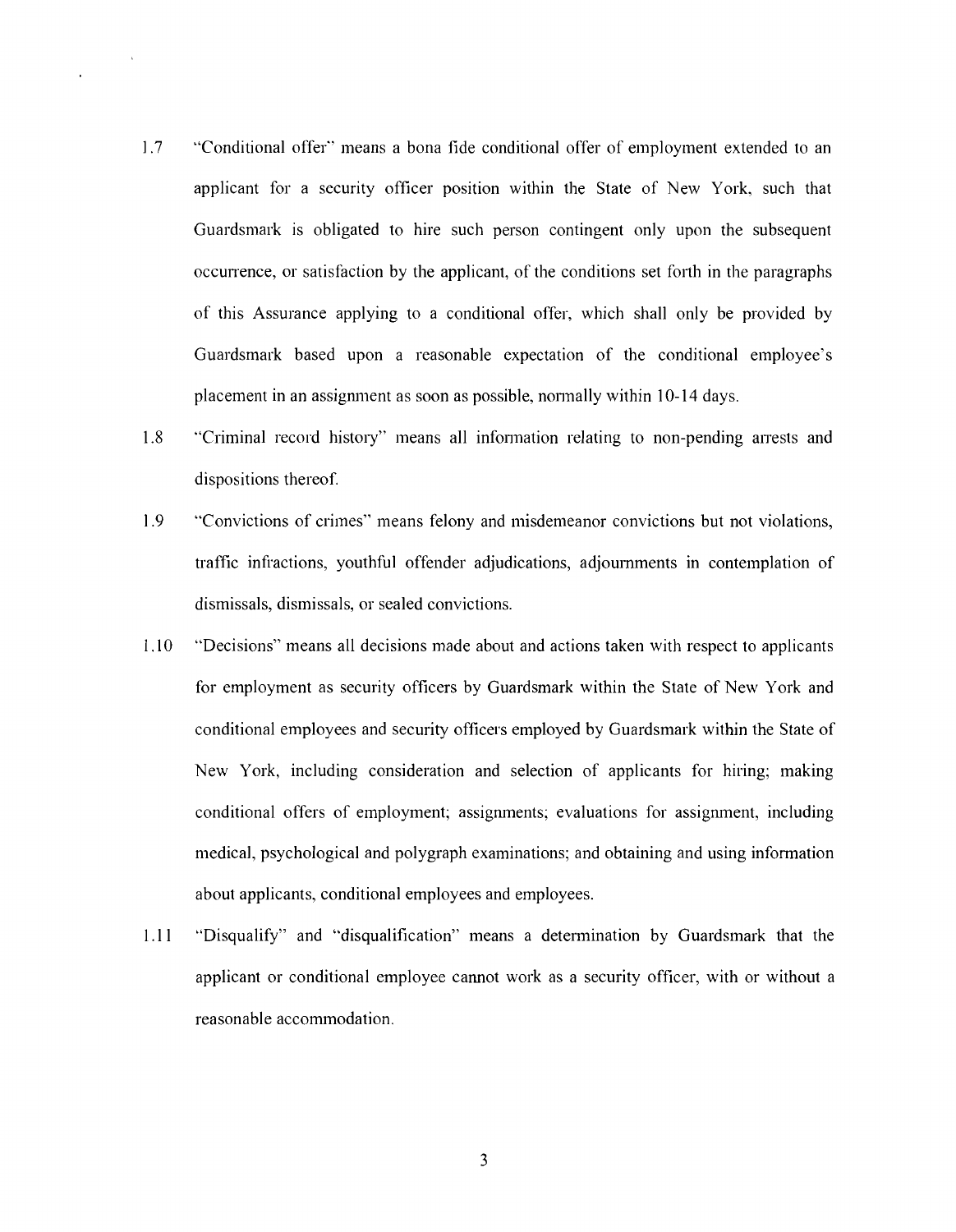- 1.12 "EEO Officer" means an employee of Guardsmark responsible for ensuring Guardsmark's compliance with state and federal anti-discrimination laws.
- 1.13 "Effective Date" means the date this Assurance is executed by the parties hereto.
- 1.]4 "Employee" means any person perfonning work for and compensated by Guardsmark as a security officer within the State of New York, and other Guardsmark employees exercising managerial or supervisory authority, or making employment decisions, with respect to New York applicants, conditional employees and employees.
- 1.15 "Employment documents" means all documents used and maintained by Guardsmark with respect to applicants for employment as security officers by Guardsmark within the State of New York and conditional employees and security officers employed by Guardsmark within the State of New York, including (a) human resources manuals and rules and personnel files; (b) documents conceming decisions about and actions taken with respect to such applicants, conditional employees and employees; (c) documents containing information upon which employment decisions are made with respect to such applicants, conditional employees and employees: (d) application forms, including the New York Application and Employment Standards "short, pink" form, Official New York Employee Personnel Record and Employment Agreement "long" form, and related or similar documents; and (e) documents that contain infonnation derived from the forms referenced in (d) above.
- 1.16 "Guardsmark" means Guardsmark, LLC and all of its owners, executives, officers, directors, managers, representatives, employees and all individuals who act on their behalf.
- 1.17 "Including" means without limitation.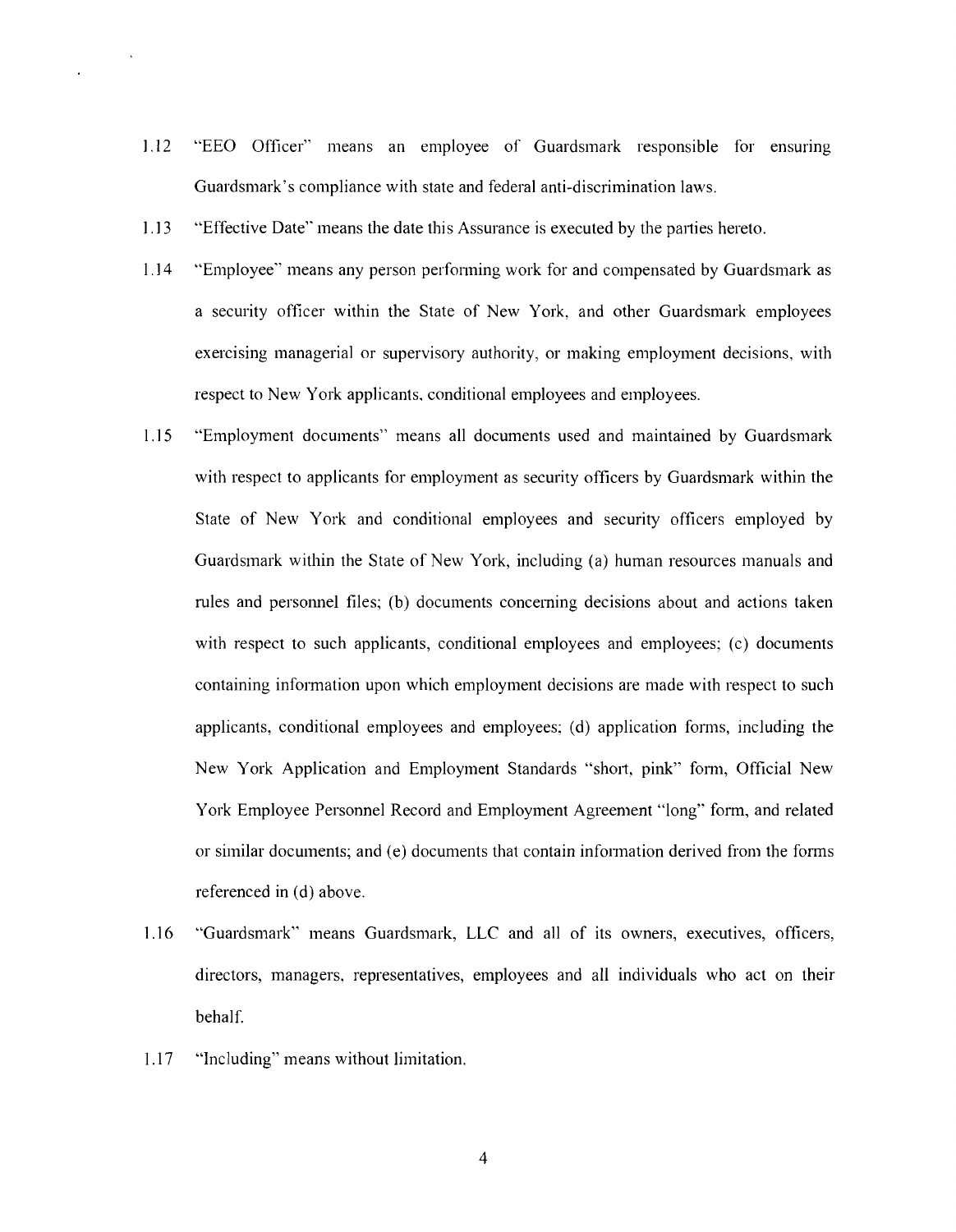- 1.18 "Medical history" means all information relating to a conditional employee's physical. mental, psychologicaL medical or disability history, condition or status, including the results of a personality test, such as the Minnesota Multiphasic Personality Inventory-2 ("MMPI-2") test.
- 1.19 "Policies" means employment policies, practices and procedures, both formal and informal, with respect to employment decisions and actions about applicants, conditional employees and employees.
- 1.20 "Workers' compensation history" means any workers' compensation claim, benefit or award.
- 1.21 The use of the singular form of any word includes the plural and vice versa.

# **PART TWO: INVESTIGATION AND FINDINGS**

- 2.1 The OAG received complaints alleging that Guardsmark discriminates against persons applying for security officer positions on the bases of disability, workers' compensation history and criminal record history, among other grounds.
- 2.2 In response, the OAG conducted an investigation of the complaints by interviewing witnesses; reviewing documents, including those produced by Guardsmark pursuant to subpoena, that showed pertinent policies, procedures and practices of Guardsmark; and analyzing employment and other relevant data regarding Guardsmark's application and employment practices.
- 2.3 The OAG's investigation concerned whether Guardsmark illegally inquired into and considered several factors in evaluating applicants, including but not limited to disability, workers' compensation history and criminal record history.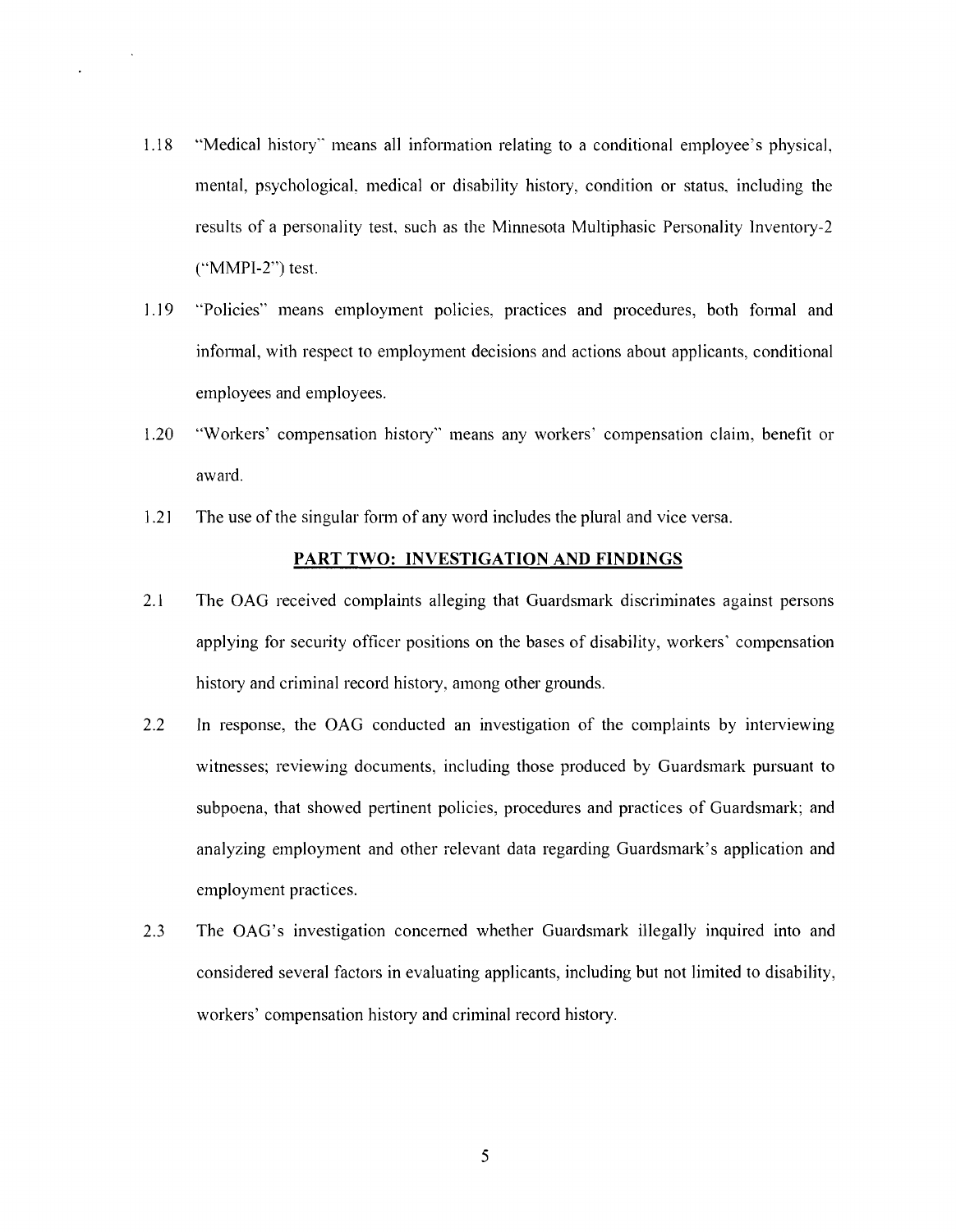- 2.4 During the investigation, the Attorney General learned that Guardsmark, as a part of its employment process, required an applicant to identify whether an applicant has ever been arrested and whether an applicant has ever filed a workers' compensation claim, and has instructed managers to consider an applicants' "peculiar accent." Further, Guardsmark requested information on more than 150 medical conditions or treatments without first providing a conditional offer to an applicant.
- 2.5 The investigation also addressed whether Guardsmark required applicants to execute a "Property Damage Reimbursement Agreement," which, if enforced, allowed Guardsmark to deduct from an employee's wages the cost of any lost or stolen property discovered during the employee's work hours in violation of New York Labor Law §193, which states that "[n]o employer shall make any deduction from the wages of an employee," except under limited circumstances not applicable here.
- 2.6 Based on its investigation, the GAG found credible evidence sufficient to sustain the allegations that Guardsmark' s employment policies and procedures, both facially and if applied in employment decisions,.would violate New York Executive Law §§296(1), (15) and (16); New York Correction Law  $$752$ ; New York Labor Law  $$193$ ; New York Workers' Compensation Law §125; New York City Administrative Code §8-107(1); the Americans With Disabilities Act, 42 U.s.c. §§12112(a) and (d); and Title VII of the Civil Rights Act of 1964, 42 U.S.c. §2000e-2(a) .

## **PART THREE: COMPLIANCE WITH THE LAW**

3.1 Guardsmark agrees to comply fully with the obligations, terms, and conditions of New York Executive Law §§296(1), (15) and (16); New York Correction Law §752; New York Labor Law §193; New York Workers' Compensation Law §125; New York City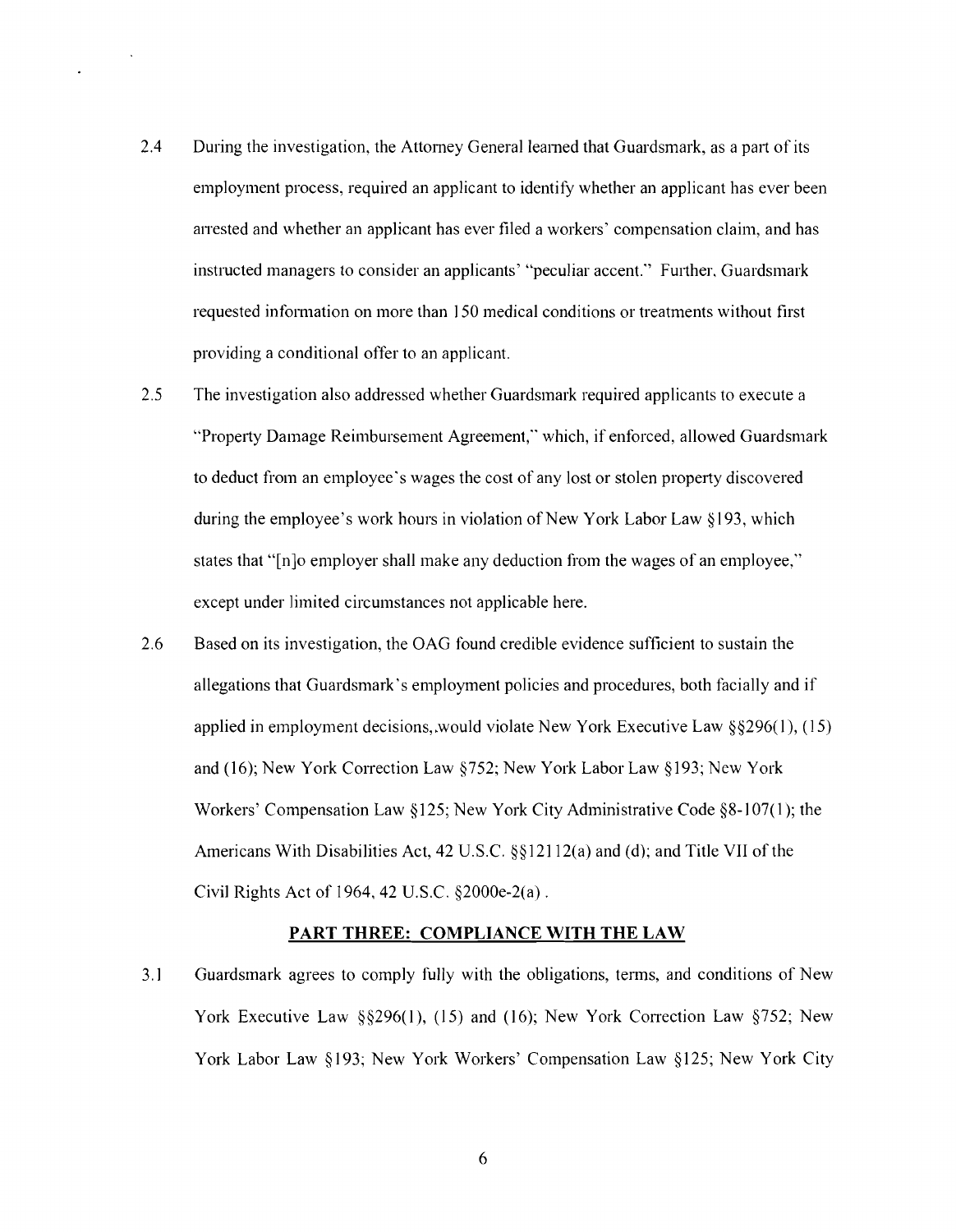Administrative Code §8-107(1); the Americans With Disabilities Act, 42 U.S.C. §§ 12112(a) and (d); and Title VII of the Civil Rights Act of 1964, 42 U.S.c. §2000e-2(a).

## PART FOUR: ANTI-DISCRIMINATION POLICIES AND PROCEDURES

- 4.1 Within thirty (30) days from the Effective Date and in accordance with this Assurance, Guardsmark shall revise its employment policies and procedures as follows:
	- a. Guardsmark shall eliminate from employment documents questions or inquiries regarding an applicant's or conditional employee's workers' compensation history, and shall not inquire about whether a medical condition is the result of an on-the-job accident or injury. Further, in making employment decisions, Guardsmark shall not consider workers' compensation history, and shall not ask any questions or seek any information from any source regarding an applicant's or conditional employee's workers' compensation history.
	- b. Guardsmark shall eliminate from employment documents any agreements, including the Property Damage Reimbursement Agreement, that require or permit deductions from an employee's wages not pennitted by New York Labor Law §193.
	- c. Guardsmark shall revise its application and employment policies and procedures to delete any reference to "accent" but in such revision Guardsmark may require that each employee be able to speak so that such employee is able to be clearly understood by those persons reasonably expected to be present at the location to which the employee is assigned.
	- d. Guardsmark shall not include in polygraph examination questions or inquiries any questions regarding an applicant's, conditional employee's or employee's medical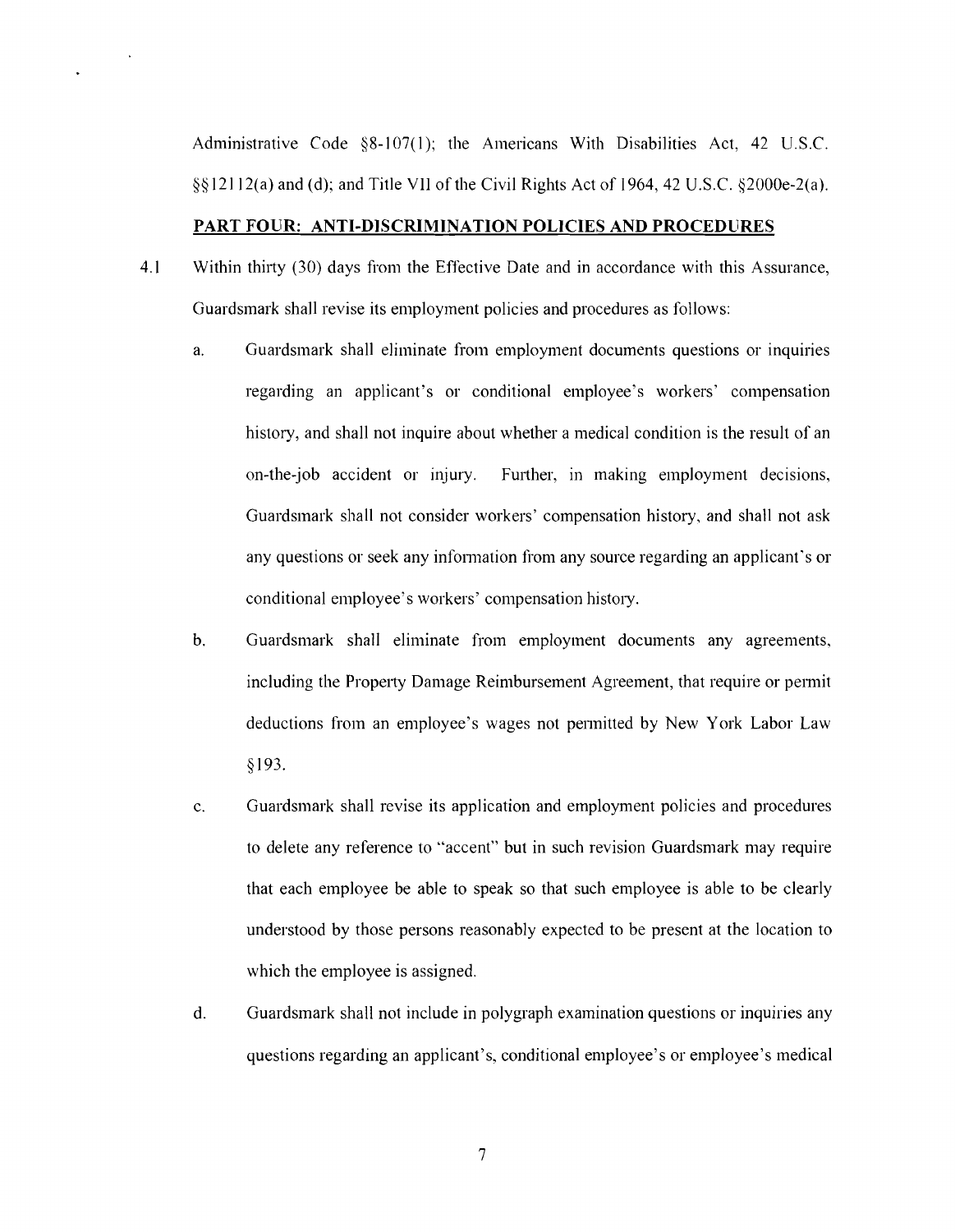history, workers' compensation history, non-pending anests and convictions that are not classified as convictions of crimes, provided, however, that Guardsmark is pem1itted to inquire whether an applicant, conditional employee, or employee has been convicted of a crime that is a felony or misdemeanor. Further, Guardsmark shall administer polygraph examinations in compliance with the Employee Polygraph Protection Act of 1988, 29 U.S.C. §2001 et seq., and regulations thereunder.

- e. Guardsmark shall not include in employment documents questions and inquiries regarding an applicant's, conditional employee's or employee's medical history, except as consistent with New York Executive Law §§296(1), New York City Administrative Code  $\S8-107(1)$ , and the Americans With Disabilities Act ("ADA"), 42 U.S.C. §§ 12112(a) and (d). In making employment decisions, Guardsmark shall not consider, ask any questions or seek any infonnation from any source regarding an applicant's, conditional employee's or employee's medical history, except as provided:
	- (i) Guardsmark agrees to use its reasonable efforts to obtain infonnation not protected by the ADA, including non-medical information obtained in reference check, background check, employment history, and permissible pre-offer questions about physical ability to perform job duties, prior to inquiring about medical history in order to detennine whether to provide a conditional offer to the applicant.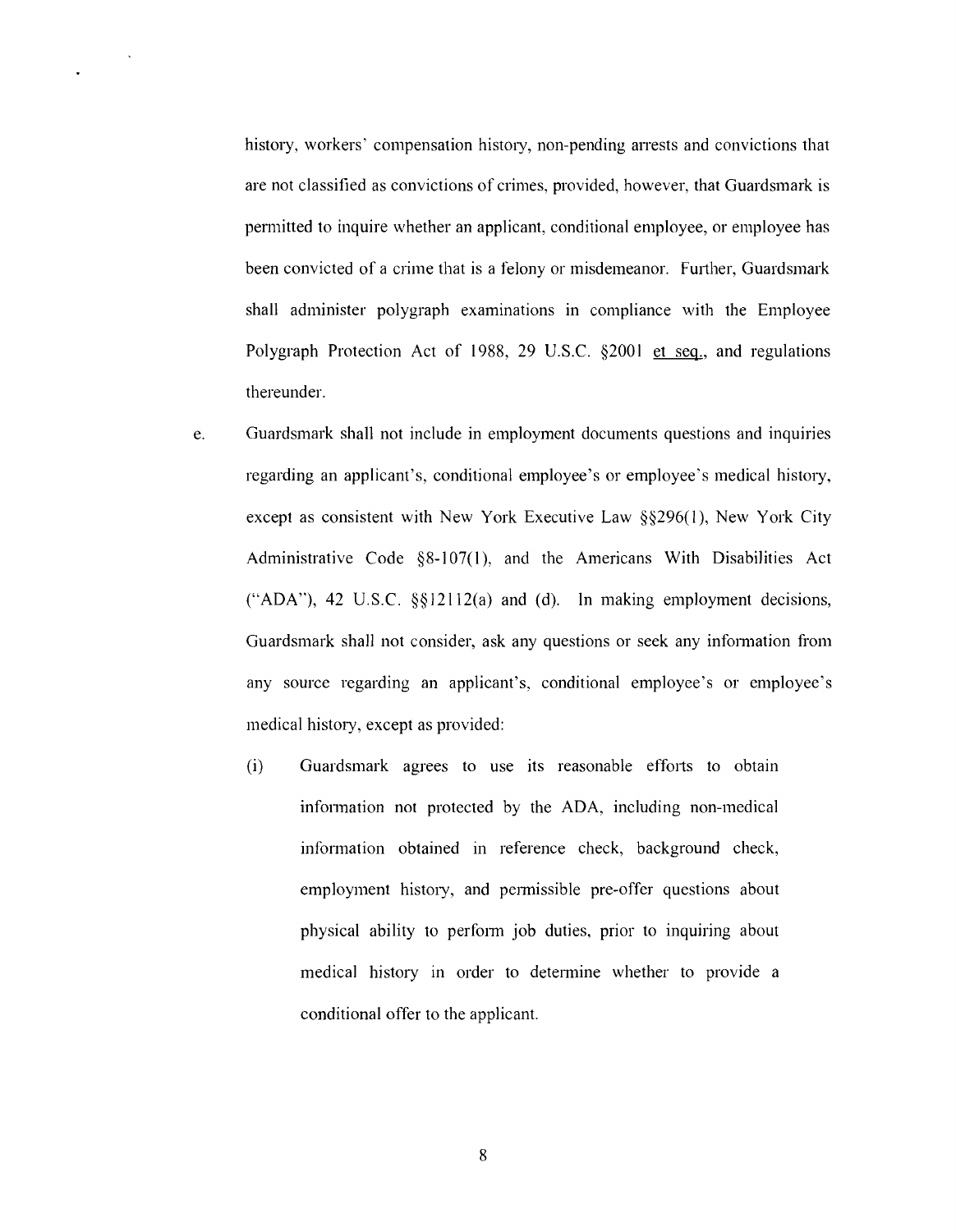- (ii) Guardsmark agrees that it will only inquire about medical history after a conditional offer is made. Guardsmark will make all reasonable efforts not to provide more conditional offers than necessary to promptly fill open assignments. Where Guardsmark does not have an assigmnent for non-disqualified and available conditional employees, it will make all reasonable efforts to assign those employees within 10-14 days of the conditional offer, and will offer an assignment to all non-disqualified and available conditional employees within 35 days of the conditional offer. All "reasonable efforts" include, but are not limited to, an offer of an assigmnent which tenns and conditions the applicant had previously identified as hours, days, locations, or shifts the applicant could work or was not otherwise beyond the applicant's capabilities.
- (iii) Guardsmark agrees that it will not use any personality test including the MMPI-2 for disqualification or promotional purposes. Should Guardsmark wish to rely on the results of a personality test to take any adverse action against a conditional employee, it will first have a licensed psychologist review the conditional employee's application materials to determine whether the contemplated adverse action is appropriate.
- (iv) Guardsmark agrees that it shall not take any adverse employment action against the conditional employee due to the conditional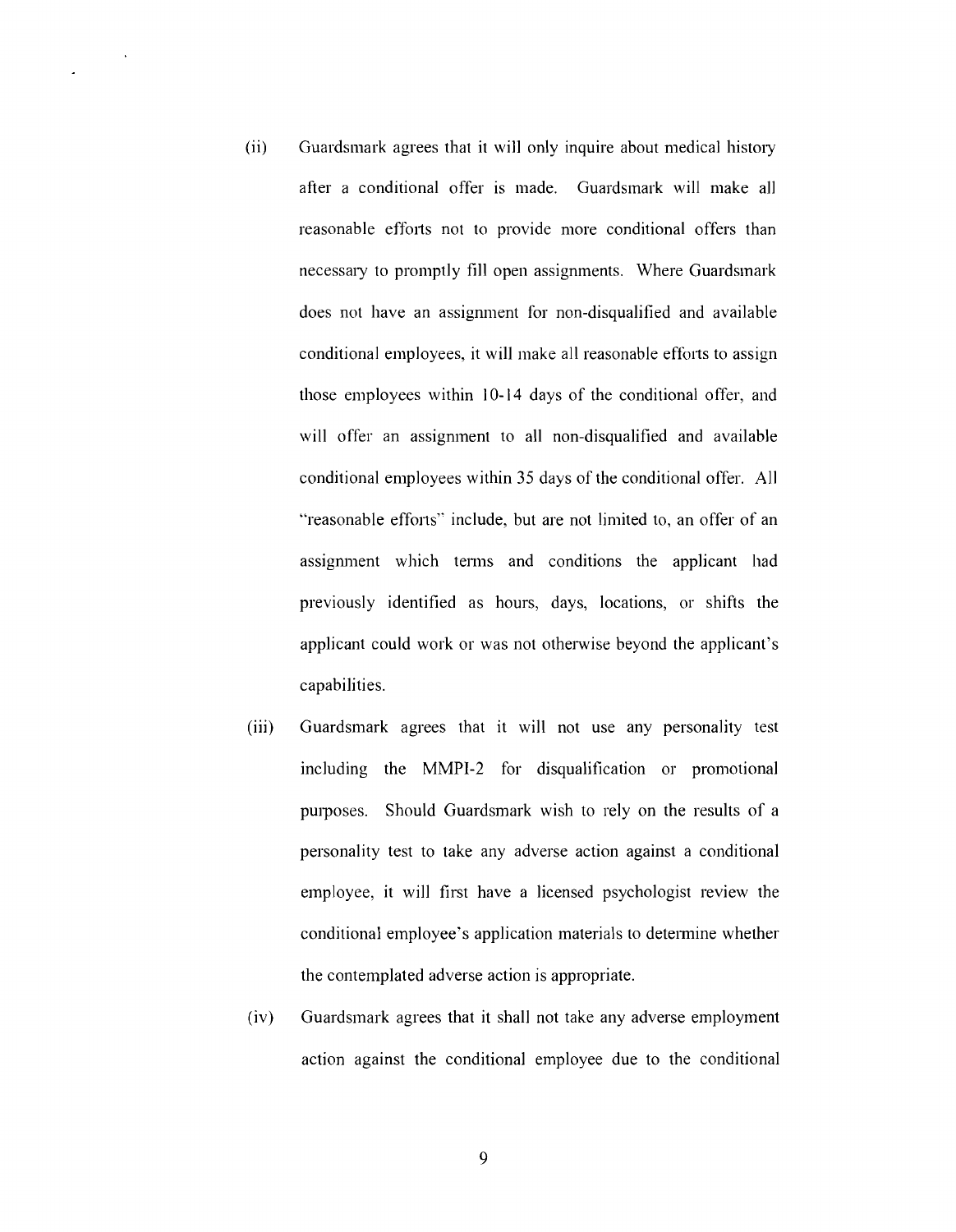employee's physical condition if the conditional employee's physician indicates that the conditional employee is able to perfonn the essential functions of a security guard with or without a reasonable accommodation, and until Guardsmark's EEO Officer detennines that taking the adverse action does not violate the ADA.

 $\ddot{\phantom{a}}$ 

- (v) Guardsmark shall evaluate the results of the inquiries and examinations described above in this paragraph  $4.1$  e(i)-(iv), and make employment decisions based on such information, in a nondiscriminatory manner so that any criteria used to screen out or reject a conditional employee from being hired or assigned, or used to detennine an assignment, must be job-related and consistent with business necessity, and that performance of the essential job functions cannot be accomplished with reasonable accommodation.
- (vi) To the extent that any physical or mental inquiries are made during the application process or in connection with employment decisions, these shall be kept confidential in accordance with the ADA.
- f. Guardsmark will only include in its employment documents questions and inquiries regarding an applicant's, conditional employee's or employee's criminal record history which are consistent with New York Executive Law §§296(15) and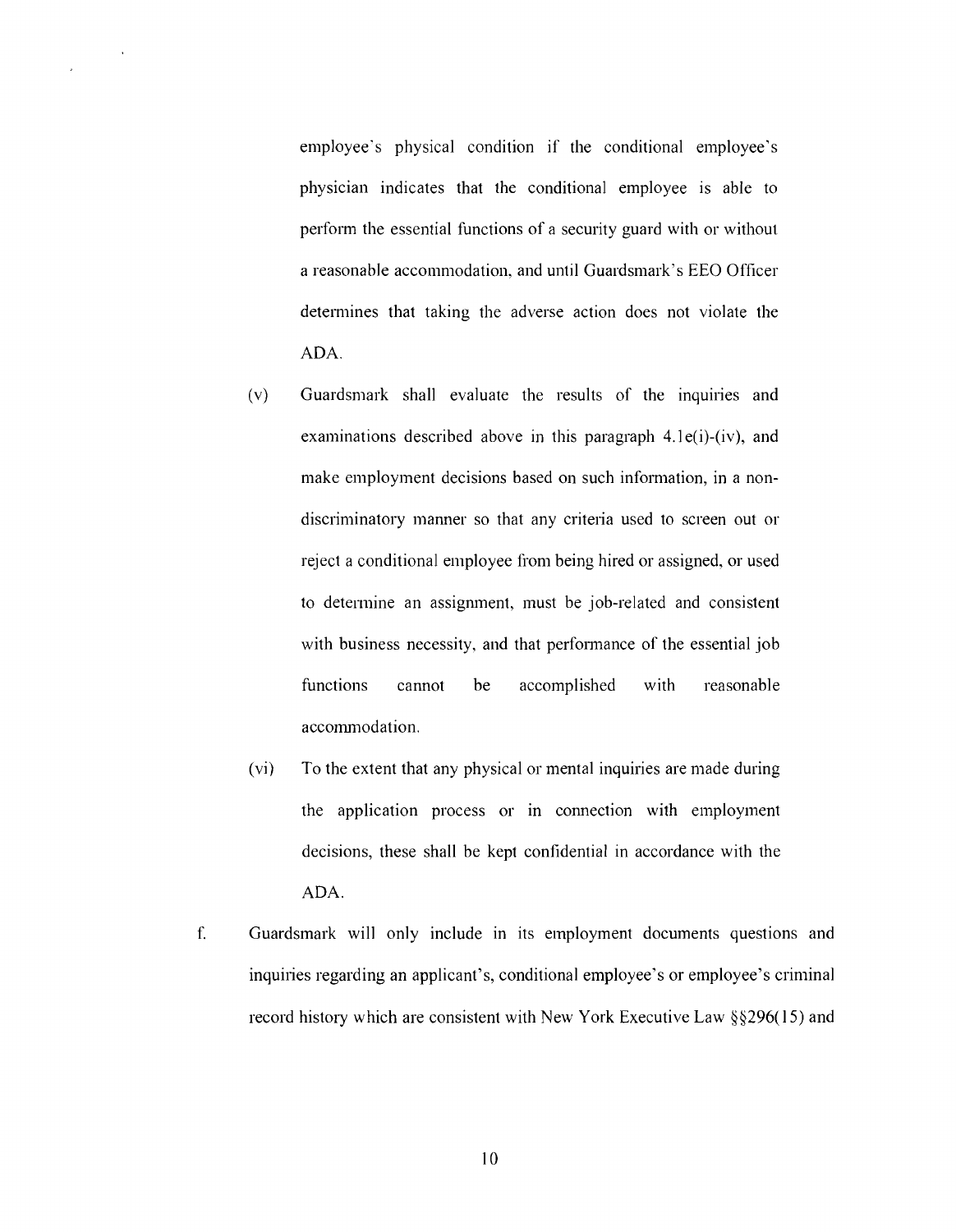(16), New York Correction Law  $\S$  752-53, New York City Administrative Code  $§8-107(1)$ , and in accordance with the following:

 $\overline{\phantom{a}}$ 

- (i) Guardsmark agrees that it will not inquire about an applicant's criminal record history except as permitted by the New York State Human Rights Law. Specifically, Guardsmark will eliminate questions about non-pending arrests and convictions that are not classified as convictions of crimes. Provided, however, that Guardsmark is not required to eliminate and is permitted to inquire whether an applicant, conditional employee or employee has been convicted of a crime that is a felony or misdemeanor.
- (ii) Guardsmark shall not gather or use information prohibited in 4.1 f(i) above through other means, such as criminal or other background checks or investigations including interviews, credit checks or otherwise. Further, in making employment decisions, Guardsmark shall not consider, ask any questions or seek any information from any source regarding, an applicant's, conditional employee's or employee's criminal record history except for the information permitted in  $4.1 f(i)$  above.
- (iii) Where arrests or convictions are disclosed, Guardsmark shall ask the applicant, conditional employee or employee for evidence of rehabilitation including a certificate of relief from disabilities or of good conduct.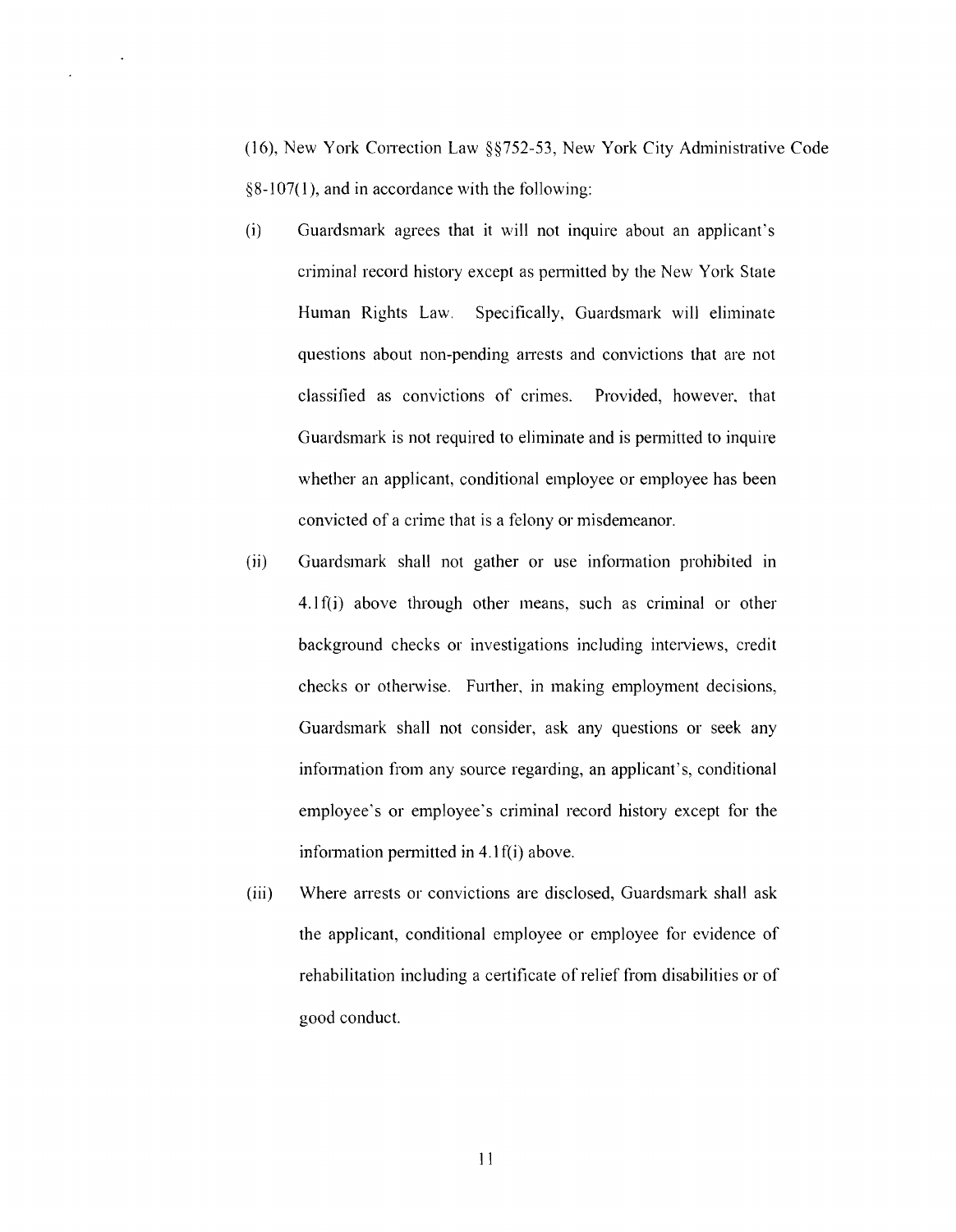- (iv) Where arrests or convictions are disclosed, Guardsmark shall evaluate and consider the factors set forth in Correction Law §753, involving an employee responsible for ensuring Guardsmark's compliance with the New York State Human Rights Law and Correction Law. Further, Guardsmark shall make a record of the evaluation perfonned and reasons for the decision.
- (v) Guardsmark shall, upon request, notify rejected applicants or conditional employees of the evaluation made and reasons for rejection if they were not hired or placed in an assignment because of their criminal record history.
- 4.2 Guardsmark will develop and submit within (thirty) 30 days from the Effective Date, to the OAG for its comment and approval, which approval shall not be unreasonably withheld, specific procedures, including revision of its employment documents, to confirm that Guardsmark has implemented the policies referenced in Part Four of this Assurance. The policies shall clearly set forth the sequence of actions and decisions taken with respect to applicants, conditional offers, conditional employees and assignment of employees; the inf01mation and sources of information that may be obtained and considered at each step of the application, conditional offer, hiring and assignment procedures; and how, and by whom, such information may be considered and used in a non-discriminatory manner for decisions. Once approved, Guardsmark shall adhere to such policies and notify employees of such policies and shall not make substantive changes thereto during the duration of this Assurance without prior written approval by the OAG.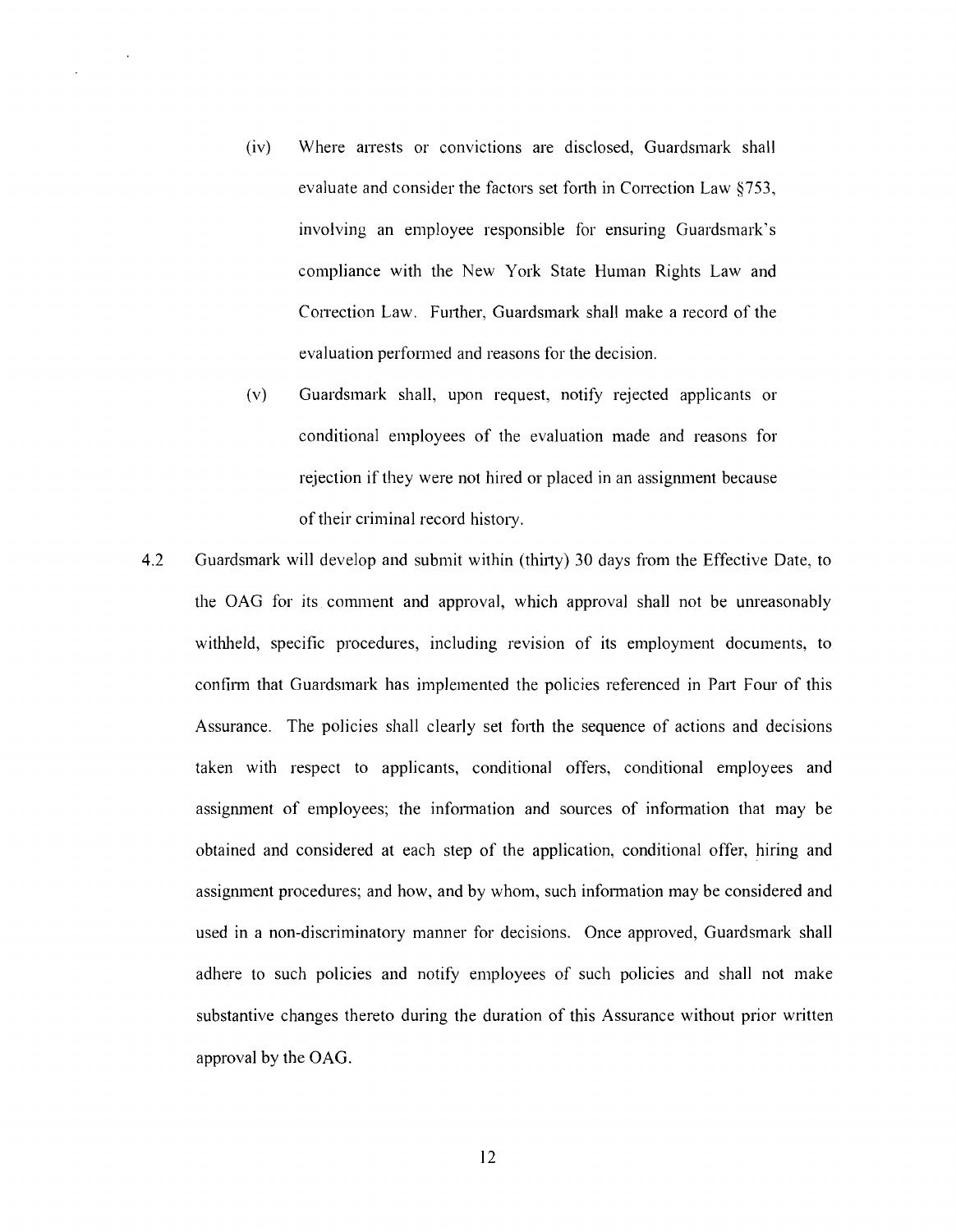- 4.3 Within forty-five (45) days from the Effective Date, Guardsmark shall train all of its management officials and human resources specialists with responsibility for hiring security officers for Guardsmark within the State of New York, licensed psychologists and EEO Officials on the requirements of the policies described in Pm1 Four of this Assurance and applicable law.
- 4.4 Within thirty (30) days of the Effective Date, Guardsmark agrees to post in each of its New York branch offices a copy of the notice attached hereto as Exhibit A in a place where the applicant completes the application materials, and to keep such notice posted for a period of three years. Guardsmark also will provide a copy of this Assurance to all of its management officials and human resources specialists with responsibility for hiring security officers for Guardsmark within the State of New York, and all licensed psychologists and EEO Officials in New York State and elsewhere who make decisions regarding New York applicants and employees.

# **PART FIVE: RECORD-KEEPING**

- 5.1 For the purpose of record-keeping, reporting and monitoring, Guardsmark agrees to maintain separately but not consider for purposes of making employment decisions, the following records for the duration of this Assurance, with respect to its applicants, conditional employees and employees in New York State:
	- a. Records sufficient to identify (i) applicants who did not receive conditional offers and (ii) conditional employees who were not hired and assigned to the position upon which the conditional offer was based because of criminal record history, and the specific reason therefor,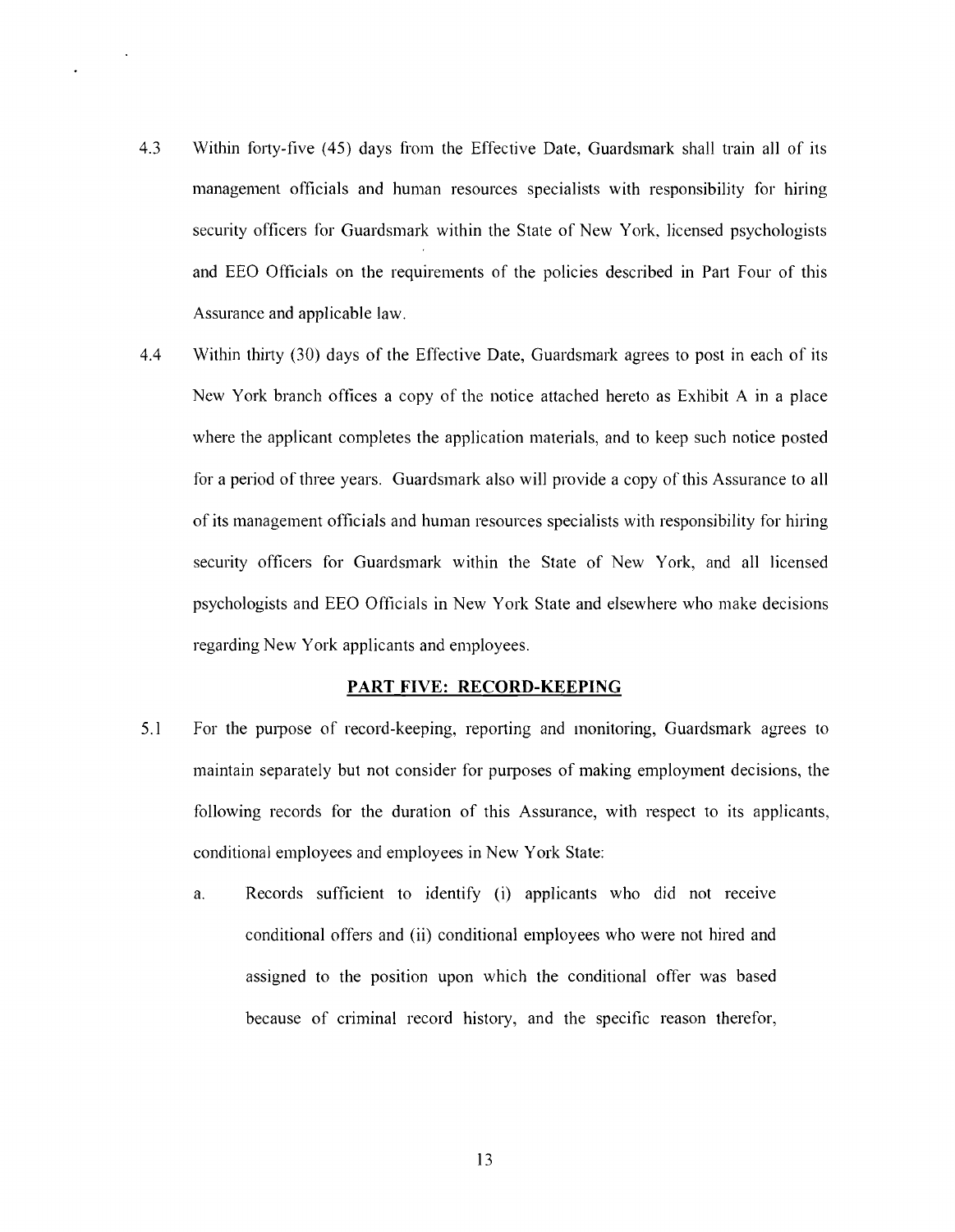including the record of the evaluation performed in  $\P$  $[4.1.f(iv)$  above and reasons for the decisions made.

- b. Records sufficient to identify conditional employees who were not assigned to a position because of medical history, including results of the MMPI-2 test, and the specific reason therefor, including the documentation of decisions in  $\P$ 4.1.e(ii-v) above.
- c. Records sufficient to identify all complaints of discrimination made in New York on the basis of race, national origin, sex, disability or criminal record history, as well as any related investigation or employment action taken as a result of the complaint.

## **PART SIX: REPORTING AND MONITORING**

- 6.1 Within 180 days of the Effective Date and every six months thereafter for the duration of this Assurance, Guardsmark shall prepare and submit a report to the OAG, which shall include the following with respect to its applicants, conditional employees and employees within New York State:
	- a. Applicants who did not receive conditional offers of employment because of criminal record history, and the specific reason therefor, including the documentation required in  $\P\P4.1$ .g(iv) and (v) above.
	- b. Conditional employees who were not assigned to a position because of medical history, including results of the MMPI-2 test, and the specific reason therefor, including the documentation of decisions required in  $\P$ 4.1.f(vii) above.
	- c. Copies of every complaint and any supporting documentation received during the previous six months made in New York, alleging discrimination on the basis of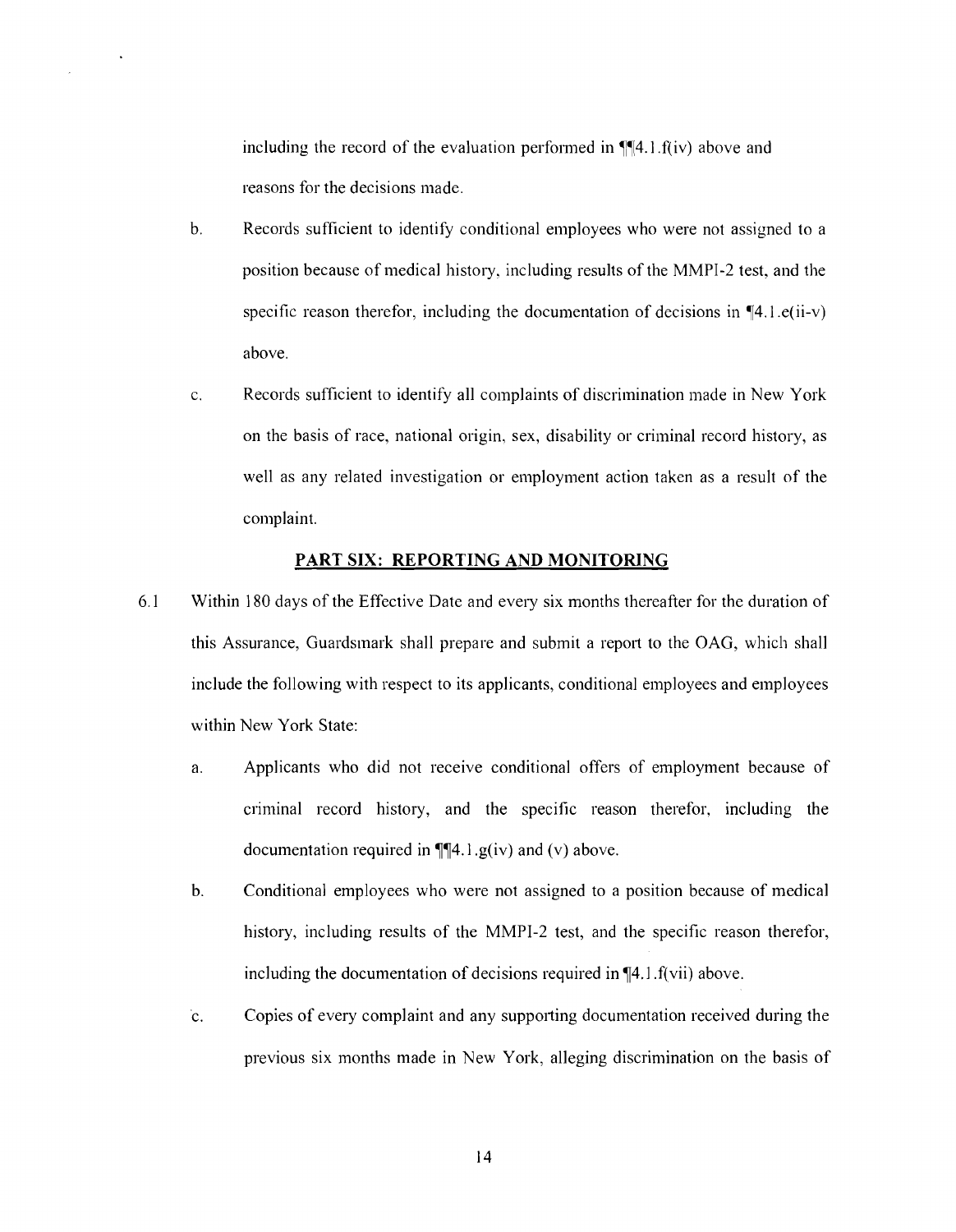race, color, national origin, sex, disability or criminal record history, including (1) the date the complaint was received and the manner in which it was received; (2) the identification and contact infonnation for the complainant at issue; (3) Guardsmark's case tile of the complaint; and (4) any remedial action taken as a result of any investigation of the complaint.

- d. Copies of the acknowledgment form attached hereto as Exhibit B showing employees' attendance at any seminars and/or training sessions regarding illegal discrimination and the policies set forth in  $\P$ 4.1 above.
- e. Any changes made to Guardsmark's employment applications and procedures described in Part Four herein after sixty (60) days from the Effective Date for the duration of this Assurance.
- 6.2 Upon reasonable notice to Guardsmark, the OAG shall have access, at a reasonable time and place, to any documents Guardsmark is required to maintain under the tenns of this Assurance, and any documents the OAG believes relate to compliance with this Assurance. This Assurance does not in any way impair or affect the right of the OAG to obtain documents from Guardsmark pursuant to subpoena.

#### **PART SEVEN: MONETARY RELIEF**

- 7.1 Guardsmark agrees to pay the sum of \$35,000 to cover a portion of the costs of the OAG's investigation and monitoring.
- 7.2 Guardsmark agrees to pay the sum of \$75,000 to the State of New York.
- 7.3 Payment shall be made within 30 days of the Effective Date in the fonn of a certified or bank check made out to the New York State Department of Law and forwarded to the Office of Attomey General, Civil Rights Bureau, 120 Broadway, New York, New York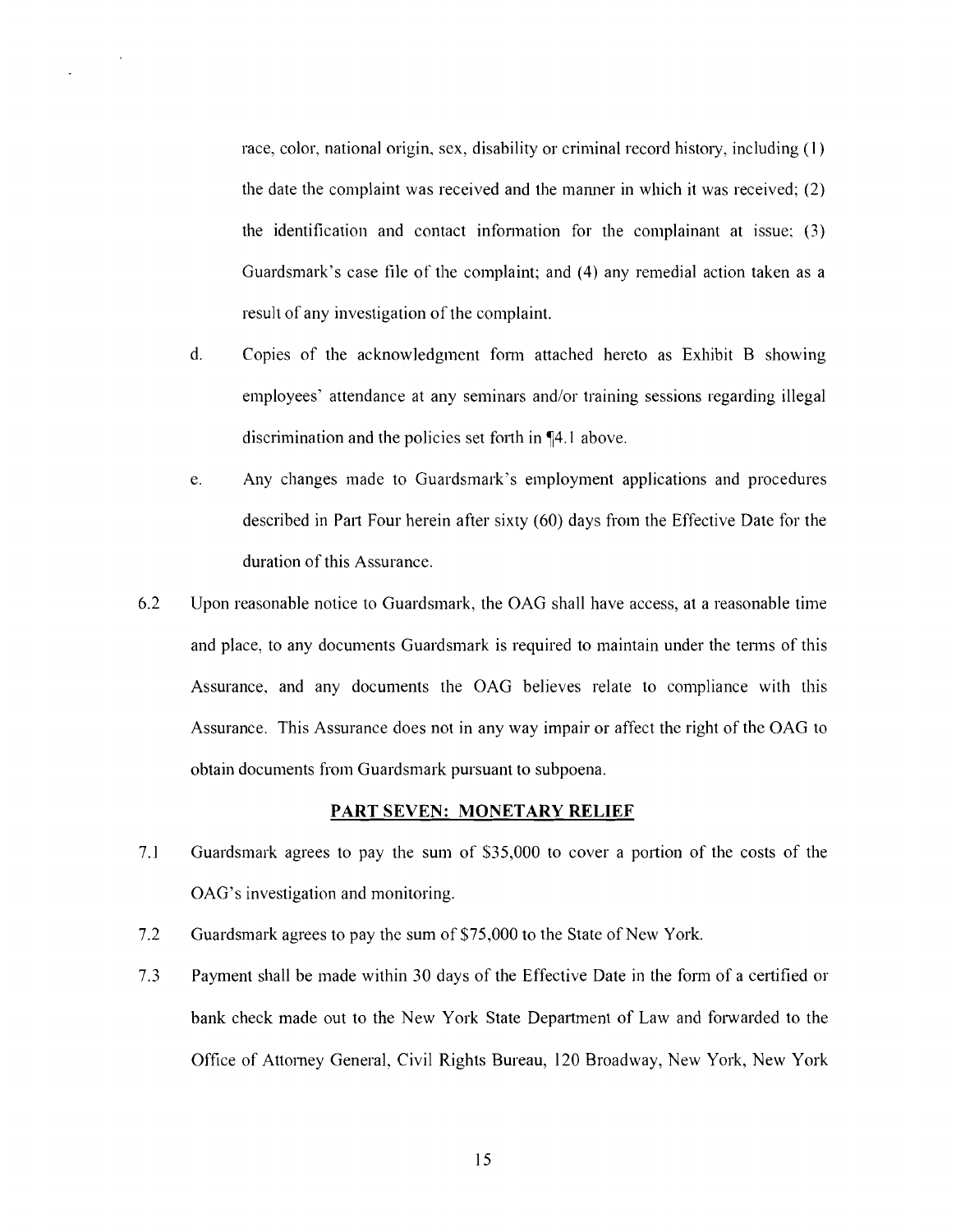10271, Attention: Alphonso David, Deputy Bureau Chief for Civil Rights. Any payments and all correspondence related to this Assurance must reference **AOD No. 09-**010.

# PART EIGHT: SCOPE OF THE ASSURANCE, JURISDICTION AND ENFORCEMENT PROVISIONS

- 8.1 This Assurance will expire 3 years after the Effective Date, except that the OAG may, in its sole discretion, extend the reporting period upon a good-faith determination that Guardsmark has not complied with this Assurance, which non-compliance the GAG will discuss and attempt to resolve with Guardsmark before making such determination.
- 8.2 The signatories to this Assurance warrant and represent that they are duly authorized to execute this Assurance and that they have the authority to take all appropriate action required or permitted to be taken pursuant to the Assurance to effectuate its terms.
- 8.3 The parties may seek to enforce this Assurance through administrative or judicial enforcement proceedings, including a civil action in federal or state court, as appropriate, seeking specific performance of the provisions of this Assurance. However, in the event of a dispute among the parties regarding any issue arising hereunder, the parties shall attempt in good faith to resolve the dispute before seeking administrative or judicial intervention. Pursuant to New York Executive Law §63(l5), evidence of a violation of this Assurance will constitute prima facie proof of a violation of the applicable statutes in any civil action or proceeding hereafter commenced by the GAG.
- 8.4 The failure by the GAG to enforce this entire Assurance or any provision thereof with respect to any deadline or any other provision herein shall not be construed as a waiver of the GAG's right to enforce other deadlines and provisions of this Assurance.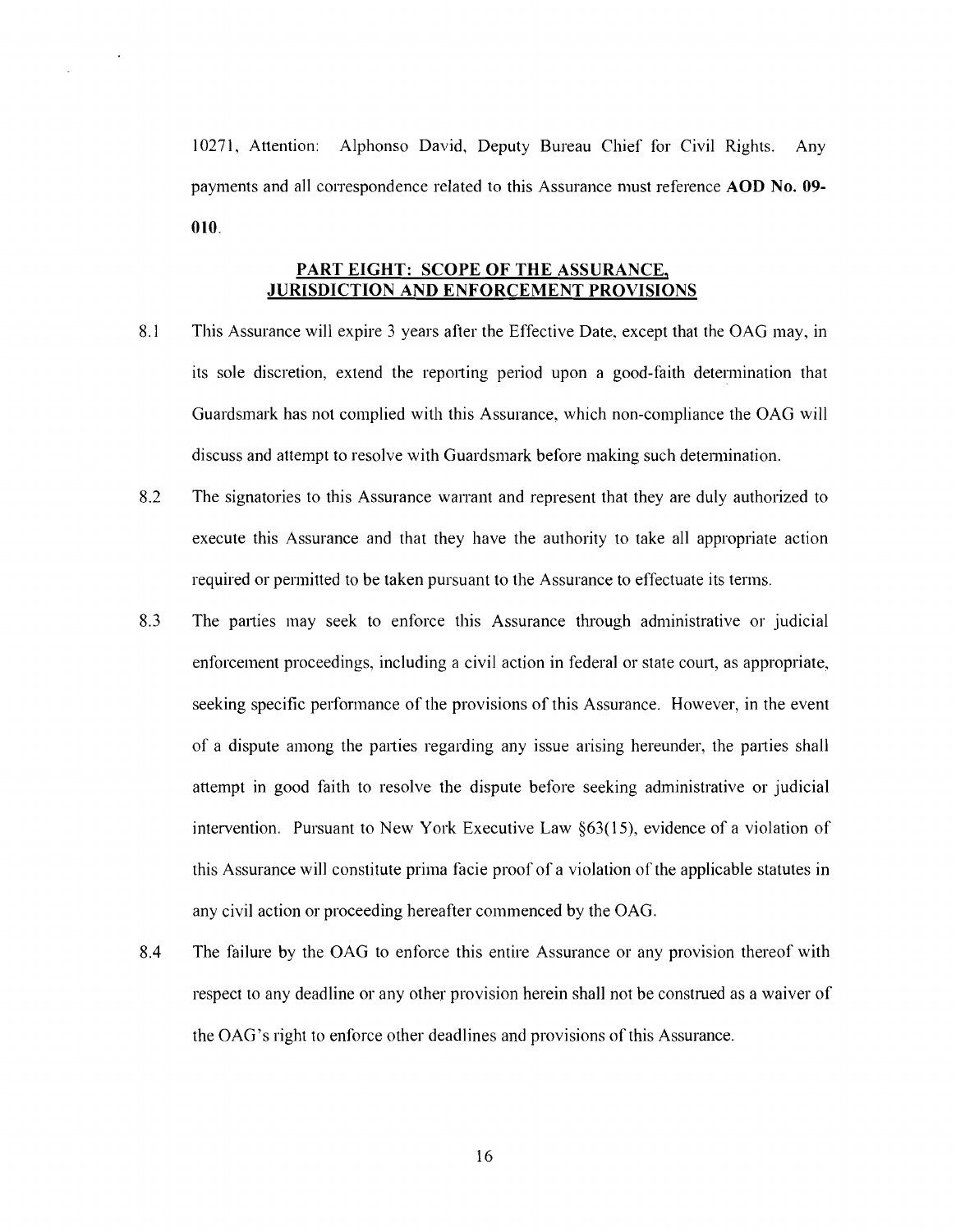8.5 If any provisions, terms, or clauses of this Assurance are declared illegal, unenforceable, or ineffective in a legal forum, those provisions, terms, and clauses shall be deemed severable, such that all other provisions, terms, and clauses of this Assurance shall remain valid and binding on the parties.

 $\bar{\epsilon}$ 

- 8.6 This Assurance constitutes the entire agreement between Guardsmark and the GAG on the matters raised herein, and no other statement, promise or agreement, either written or oral, made by either party or agents of either party that is not contained in this Assurance shall be enforceable.
- 8.7 Nothing in this Assurance is intended to, nor shall, limit the GAG's investigatory or compliance review powers otherwise provided by law or this Assurance.
- 8.8 This Assurance may be executed in multiple counterparts, each of which shall be deemed a duplicate original.
- 8.9 This Assurance is final and binding on the parties including principals, agents, representatives, successors in interest, assigns, and legal representatives thereof. No assignment by any party hereto shall operate to relieve such party of its obligations herewith.
- 8.10 Upon execution by the parties to this Assurance, the Attomey General agrees to suspend, pursuant to Executive Law  $\S 63(15)$ , this Investigation as and against Guardsmark solely with respect to its application and employment policies and procedures described herein.
- 8.11 Guardsmark shall not retaliate, intimidate, threaten, coerce, or discriminate against any person who has filed a complaint, assisted, cooperated, or participated in any manner in the investigation of the matter addressed in this Assurance. Guardsmark agrees not to take any action or to make or pennit to be made any public statement denying, directly or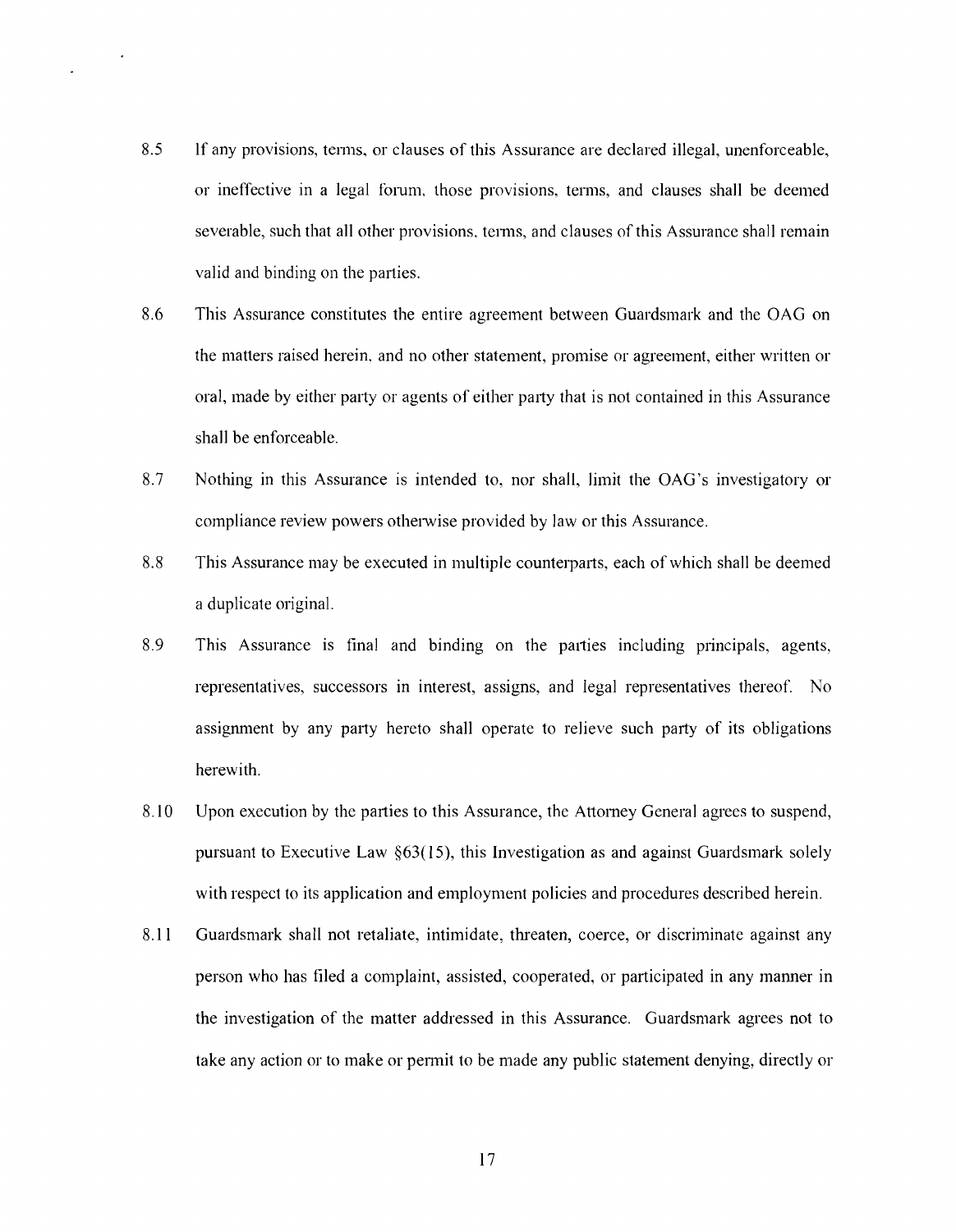indirectly, any finding in this Assurance or creating the impression that this Assurance is without factual basis. Nothing in this paragraph affects Guardsmark's (a) testimonial obligations or (b) right to take legal or factual positions in defense of litigation or other legal proceedings to which the Attorney General is not a party.

8.12 All communications and notices regarding this Assurance shall be sent by first class mail and, if twenty-five (25) pages or less in length, by facsimile to:

Office of the Attorney General Guardsmark Andrew Elmore, Assistant Attorney Gary K. Harris General Boies, Schiller & Flexner LLP Civil Rights Bureau 121 S. Orange Avenue, Suite 840 Office of the New York State Attorney General Tel. (407) 245-8792 120 Broadway, 3rd Floor Fax (407) 425-7047 New York, New York 10271 Tel. (212) 416-6280 Gareth Leviton

l,

Orlando, Florida 32801

Fax (212) 416-8074 Vice President & General Counsel, Guardsmark, LLC 22 S. Second Street Memphis, Tennessee 38103 Tel. (901) 522-6034 Fax (901) 522-7911 Attorneys for Guardsmark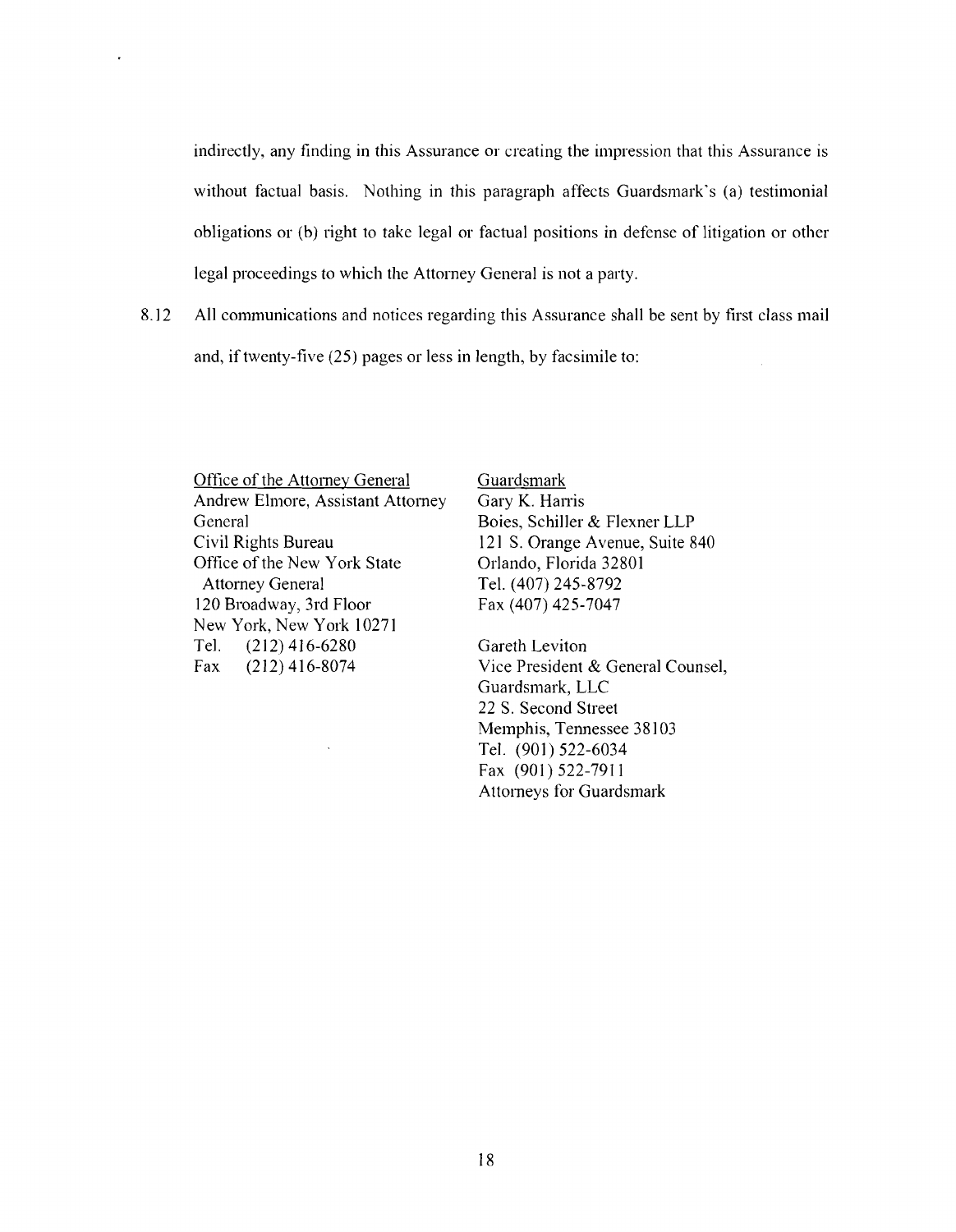IN WITNESS THEREOF, the undersigned subscribe their names:

Dated: New York, New York GUARDSMARK January  $\mu$ , 2009

By: *Lanth C. Leviton* Gareth C. Leviton

CONSENTED TO:

 $\ddot{\phantom{1}}$ 

Dated: New York, New York January (2, 2009)  $:tebruar$ 

ANDREW M. CUOMO Attorney General of the State of New York

By:

Alphonso B. David Deputy Bureau Chief

Spencer Freedman Counsel for Civil Rights

Andrew J. Elmore Assistant Attorney General

Office of the New York State Attorney General 120 Broadway, 3rd Floor New York, New York 10271 Tel. (212) 416-8250 Fax (212)416-8074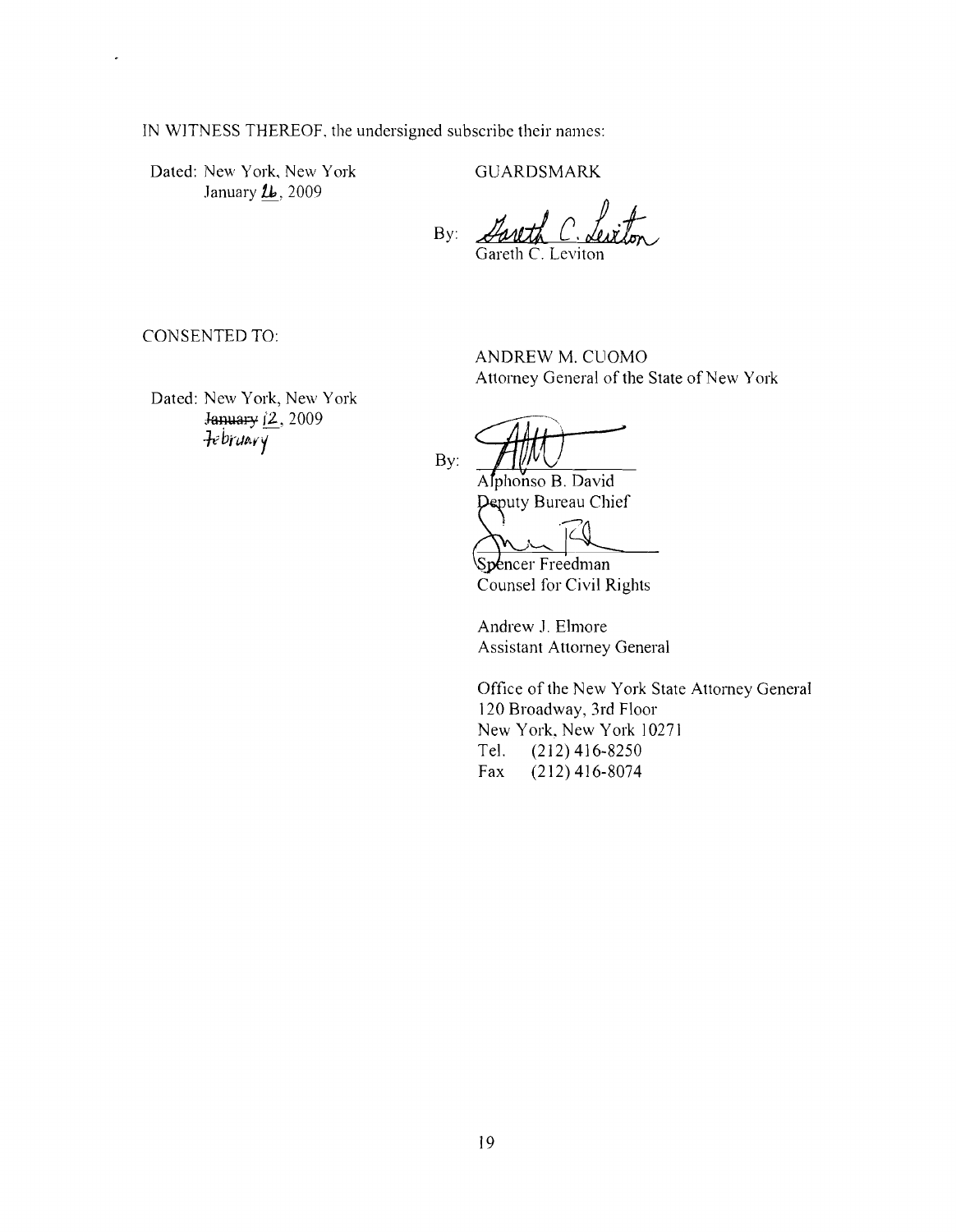#### EXHIBIT A

# **NOTICE TO ALL APPLICANTS AND CONDITIONAL EMPLOYEES OF GUARDSMARK**

This notice is posted and provided as part of an Assurance of Discontinuance entered into between the Office of the New York State Attorney General and Guardsmark, as the result of an investigation by the Attorney General of allegations of discrimination against applicants and conditional employees because of race, color, national origin, sex, disability and criminal record history.

Federal and State law prohibits employers from unlawfully discriminating against applicants, conditional employees and employees based on their race, color, national origin, sex, disability, and criminal record history. Guardsmark has agreed to comply with all laws prohibiting discrimination in the workplace and has revised its application fonns and procedures to not obtain and use information that could unlawfully discriminate against applicants and conditional employees for the above reasons. Guardsmark will not take any retaliatory action against any person who asserts his or her rights under, or complains of violations of, these laws or its equal employment opportunity policy by filing a complaint with the Office of the Attorney General.

Should you have any complaint of discrimination, you may contact the:

Office of the New York State Attorney General Civil Rights Bureau 120 Broadway New York, New York 10271 Telephone: (212) 416-8250 or (800) 771-7755 Fax: (212) 416-8074 www.oag.state.ny.us

# **THIS IS AN OFFICIAL NOTICE**

This is an Official Notice and must remain posted for three years from the date of posting and may not be altered, defaced or covered by any other material, until January \_, 2012.

Signed:

Manager, Guardsmark